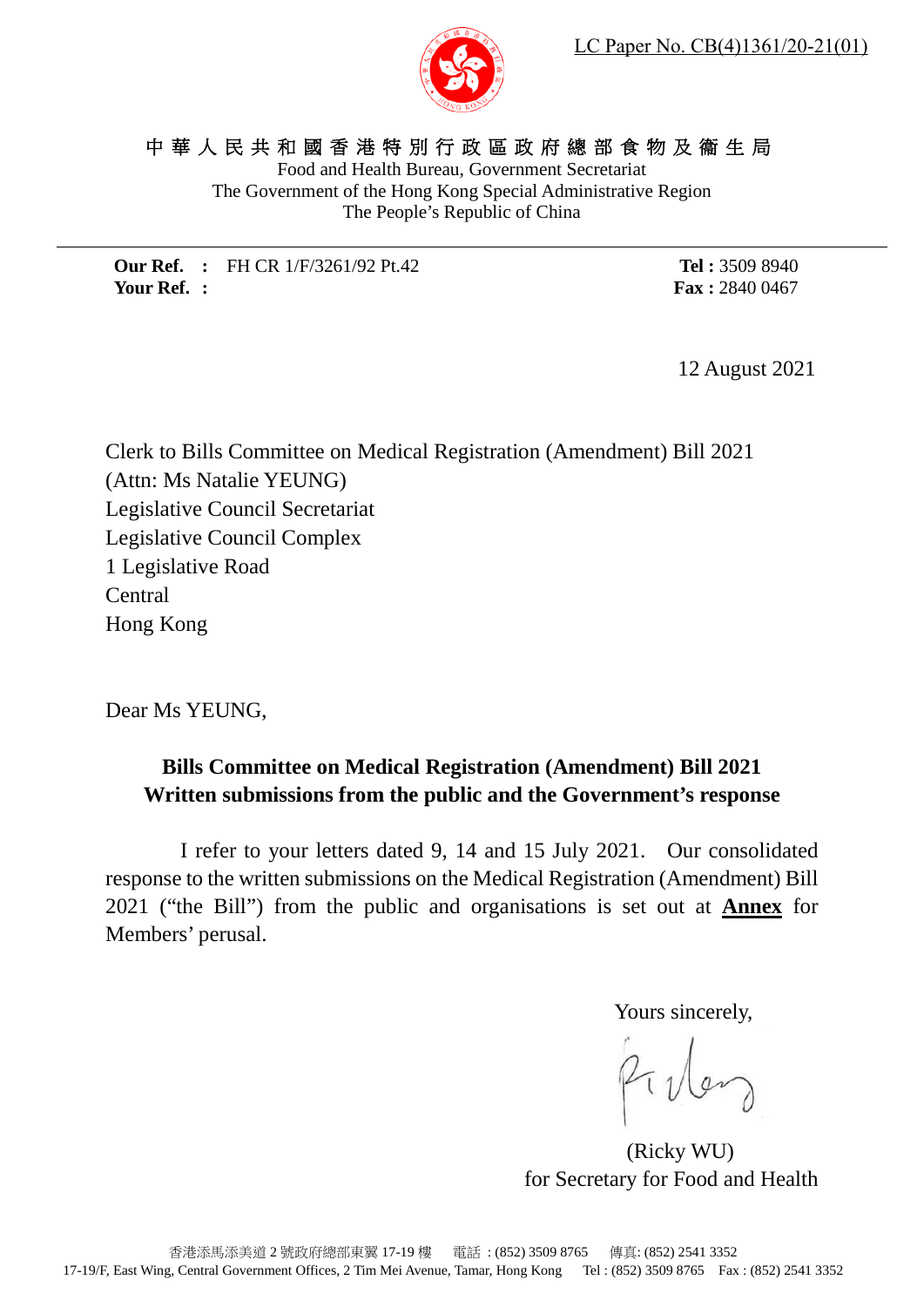#### **Annex**

## **Medical Registration (Amendment) Bill 2021 The Government's response to the written submissions from the public**

The Bill seeks to create a new pathway for admission of qualified nonlocally trained doctors to practise in Hong Kong, with a view to alleviating the overall manpower shortage of doctors in the city.

### **Background and justifications for introducing the Bill**

2. There are public views that Hong Kong has no shortfall of doctors. On this, we must reiterate that the shortage of doctors in Hong Kong is beyond doubt. In terms of per capita doctor ratio, Hong Kong has two doctors per 1 000 population, lagging far behind other advanced economies, including Singapore (2.5), Japan (2.5), the United States (2.6), the United Kingdom (3.0) and Australia (3.8). According to the Healthcare Manpower Projection 2020 published by the Food and Health Bureau ("FHB") earlier, the shortage problem will remain in the long term. Even with the number of local medical graduates taken into account, there will still be a projected shortfall of 1 610 and 1 949 doctors in 2030 and 2040 respectively. As such, we see a pressing need to create a new pathway under the Medical Registration Ordinance (Cap. 161) ("MRO") for qualified non-locally trained doctors to obtain full registration and practise in Hong Kong as an alternative to the current pathway of passing the Licensing Examination, subject to certain criteria being met.

3. There are also views that the Government should make better use of the existing limited registration regime to attract non-locally trained doctors to practise in Hong Kong. We would like to point out that the current legislative exercise is not intended to replace the existing registration regime but to create a new pathway and provide more incentives for non-locally trained doctors to practise in Hong Kong. The existing limited registration regime has not been effective, given the uncertainty associated with renewal of registration every three years and the restriction to work in a specified institution, constituting disincentives for doctors.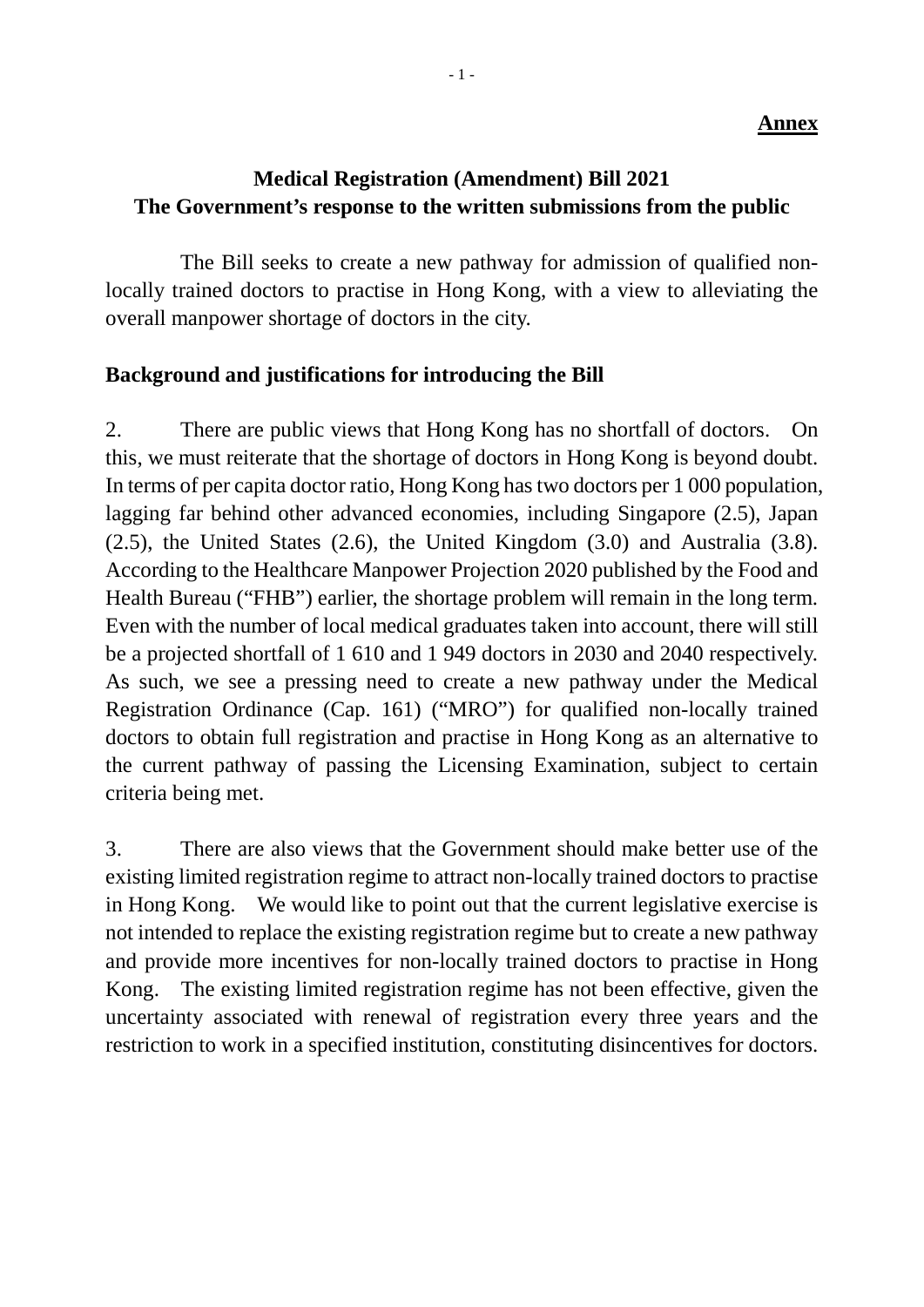### **Eligibility for special registration**

### *Hong Kong permanent residents ("HKPRs")*

4. A considerable number of members of the public and organisations are of the view that as Hong Kong is currently in shortage of doctors, special registration should be open to non-HKPRs instead of being limited to HKPRs. As pointed out at the Bills Committee meetings, we have proposed that the new pathway be applicable to non-locally trained doctors who are HKPRs only on consideration of their cultural and language background as well as their attachment to Hong Kong. We believe that there stands a higher chance for them to serve in the healthcare system in Hong Kong for a continued period of time.

### *Language requirement*

5. The public has different views on the requisite language proficiency for doctors with special registration. Some consider that as doctors need to communicate with patients, fluency in Cantonese is a must, while some think that as English is an international language, doctors should be admitted as long as they reach a certain level of proficiency in English, and Chinese language proficiency should not pose a hurdle for working in Hong Kong. We note that at present, the public healthcare institutions set their own language proficiency requirements for non-locally trained doctors having regard to their actual needs. For example, for some specialties with relatively less contact with patients, such as anaesthesiology, pathology and radiology, doctors are not required to speak fluent Cantonese. Given that various public healthcare institutions carry out work of different nature (i.e. clinical, research and teaching work), we should consider the actual circumstances and allow these institutions to determine their language requirements. It is not advisable to stipulate unified language requirements in the Bill.

### *Internship requirement*

6. Some point out that certain non-locally trained medical graduates originated from Hong Kong cannot secure internship opportunities in their places of studies and hence cannot obtain medical registration there, rendering them ineligible for taking the Licensing Examination in Hong Kong for practice in the city. Some opine that the Government should provide such graduates with internship opportunities in Hong Kong and allow them to sit the Licensing Examination even though they have no internship experience. The Government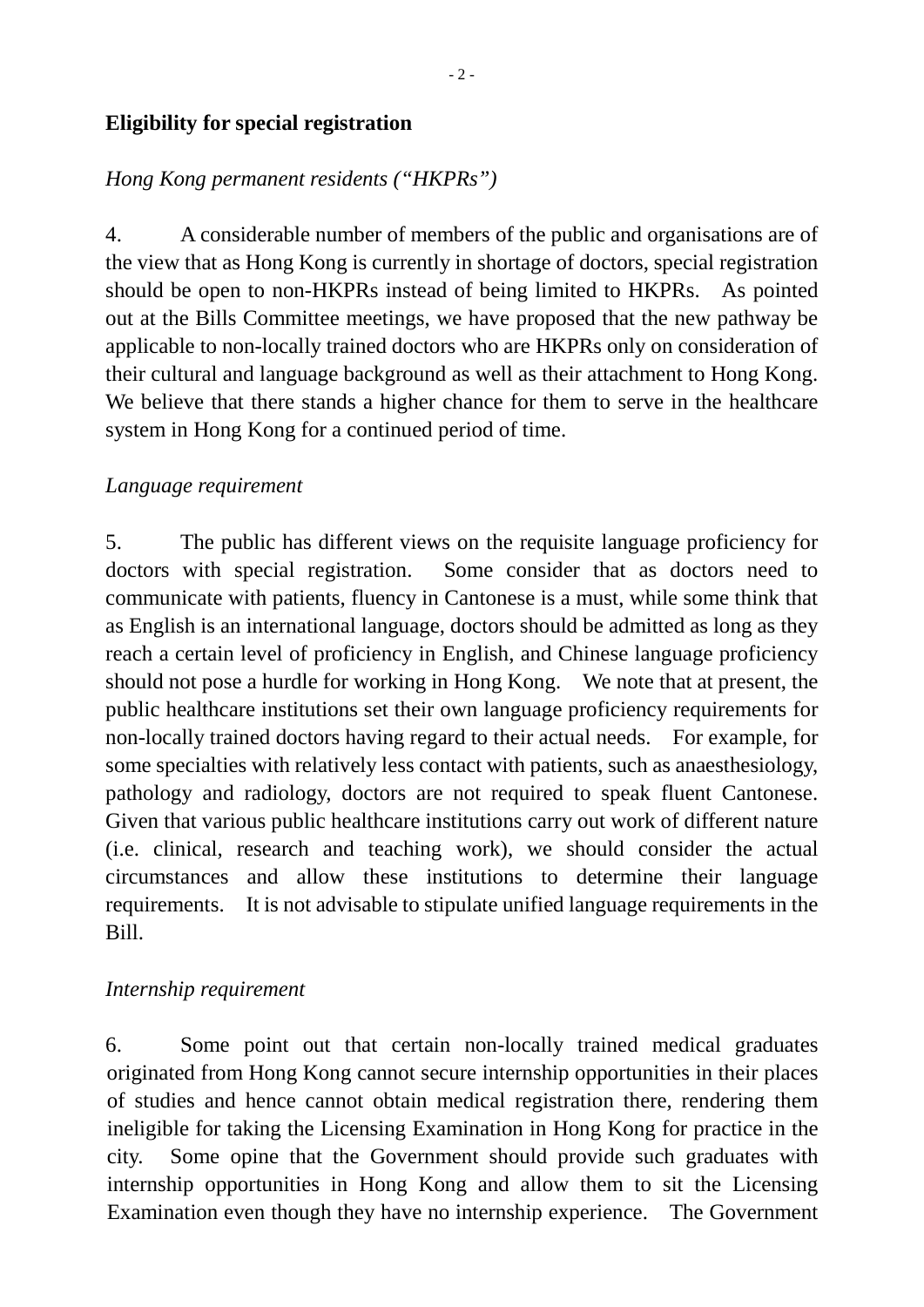understands the problem and will further explore facilitation arrangements for such graduates to return and practise in Hong Kong.

## *Qualification and working experience*

7. Some consider that the Government should not just focus on whether doctors applying for special registration have completed recognised medical programmes but should also take into account their qualifications and past working experience (e.g. whether they have worked in renowned healthcare institutions). We are of the view that by drawing up the list of recognised medical qualifications, we can provide not only clear information for prospective medical students and their parents to make informed choices, but also specific requirements under the special registration regime. If applicants' qualifications and past working experience are to be considered, it will be difficult to assess the standards of individual healthcare institutions, and each application will have to be determined on individual merits. It will not only lengthen the approval process, but also bring uncertainties to the regime. Hence, we consider the proposal undesirable.

# **Employment prospects for local medical graduates and specialist training places**

8. Some members of the public and organisations worry that admission of more non-locally trained doctors will affect the employment prospects for local medical graduates, and may result in insufficient vacancies in the public healthcare institutions to absorb all local medical graduates. There are also views that as specialist training places are already inadequate, the situation will be aggravated if more non-locally trained doctors are admitted, making it more difficult for locally trained doctors to choose their preferred speciality. There are views that the Government should also increase resources for specialist training. In fact, the Government has proactively devoted substantial resources to increase medical training places in the two local medical schools from 250 in the 2008/09 academic year to the current 530, an increase of more than one-fold. The Government is also contemplating a further increase in the medical training places for the next University Grants Committee triennium. Even with admission of more nonlocally trained doctors in the foreseeable future, the Government will uphold its commitment in the 2018 Policy Agenda that the Hospital Authority ("HA") will employ all qualified local medical graduates and provide them with specialist training. We believe that it could allay local medical graduates' concern about job security.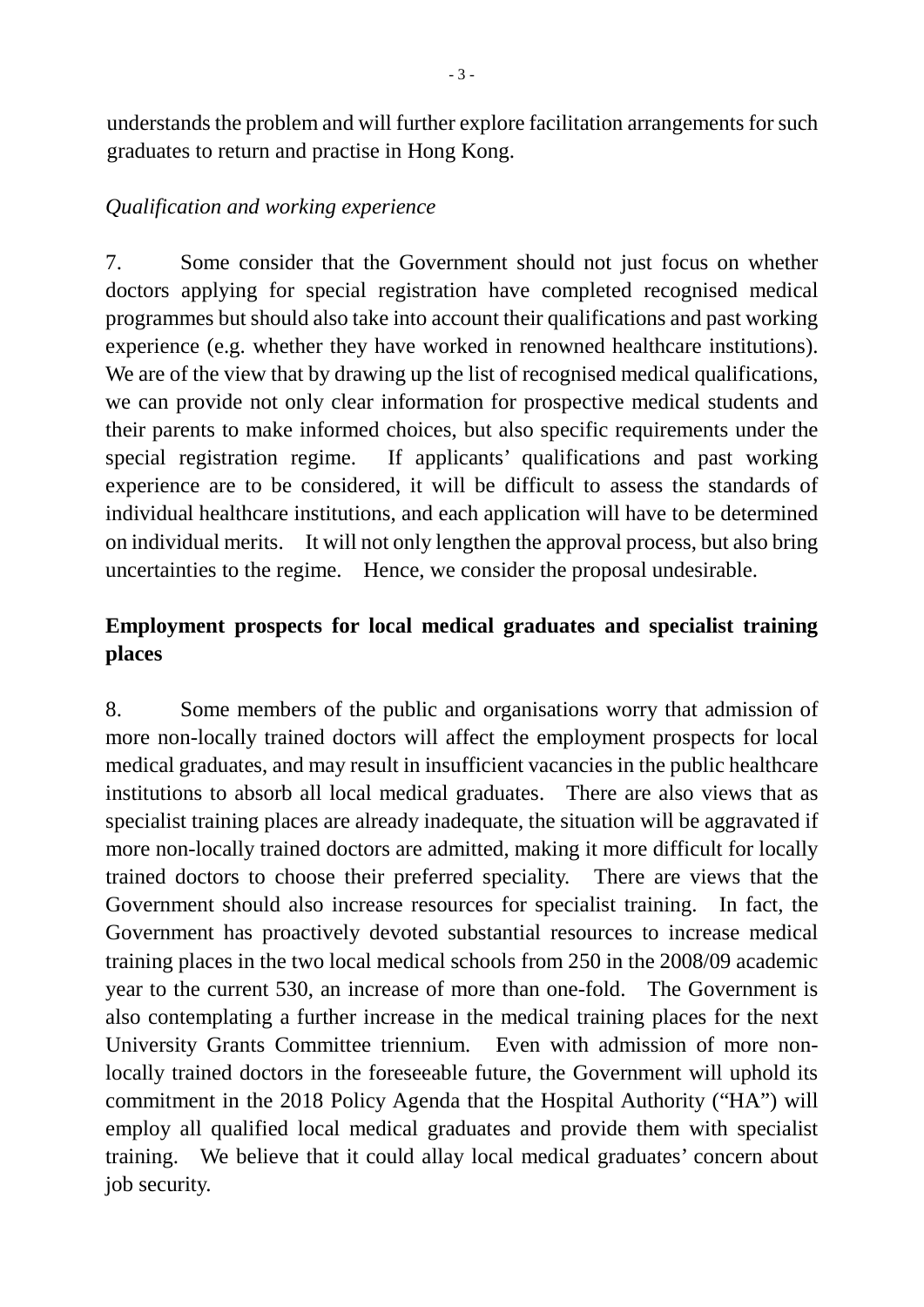9. We understand that the medical sector and local medical graduates are concerned about allocation of specialist training places and whether there are adequate training places for both locally and non-locally trained doctors. Currently, HA has an established mechanism to employ non-locally trained doctors and provide them with specialist training. Under the mechanism, HA will create supernumerary posts with the Government's dedicated funding allocation for employing non-locally trained doctors so that recruitment and promotion of locally trained doctors will not be affected. Besides, we understand that nine of the 14 Colleges (excluding the College of Dental Surgeons) under the Hong Kong Academy of Medicine ("HKAM") have accepted or are willing to accept nonlocally trained doctors for specialist training. These colleges are Colleges of Community Medicine, Emergency Medicine, Family Physicians, Physicians, Obstetricians and Gynaecologists, Ophthalmologists, Paediatricians, Pathologists and Psychiatrists.

10. In view of the future increase in non-locally trained doctors, FHB is planning to set up a new platform and invite representatives from HA, the Department of Health and HKAM to discuss matters related to specialist training, including the number of training places and necessary supporting infrastructure, based on the specialist manpower projection to be announced later this year. Regarding the allocation system of specialist training places, whilst understanding locally trained doctors' concerns, we hope that non-locally trained doctors will not be short of specialist training choices. HA will strive to strike a delicate balance in this regard.

# **Professional autonomy of doctors and statutory status of the Medical Council of Hong Kong**

11. Some members of the public and organisations are of the view that the establishment of a Special Registration Committee ("SRC") as proposed in the Bill is a way of bypassing the Medical Council of Hong Kong ("MCHK"), which will undermine the professional autonomy of doctors and violate the Basic Law that safeguards professional autonomy. Article 142 of the Basic Law stipulates that "The Government of the Hong Kong Special Administrative Region shall, on the basis of maintaining the previous systems concerning the professions, formulate provisions on its own for assessing the qualifications for practice in the various professions.", and "The Government of the Hong Kong Special Administrative Region shall continue to recognize the professions and the professional organizations recognized prior to the establishment of the Region, and these organizations may, on their own, assess and confer professional qualifications.".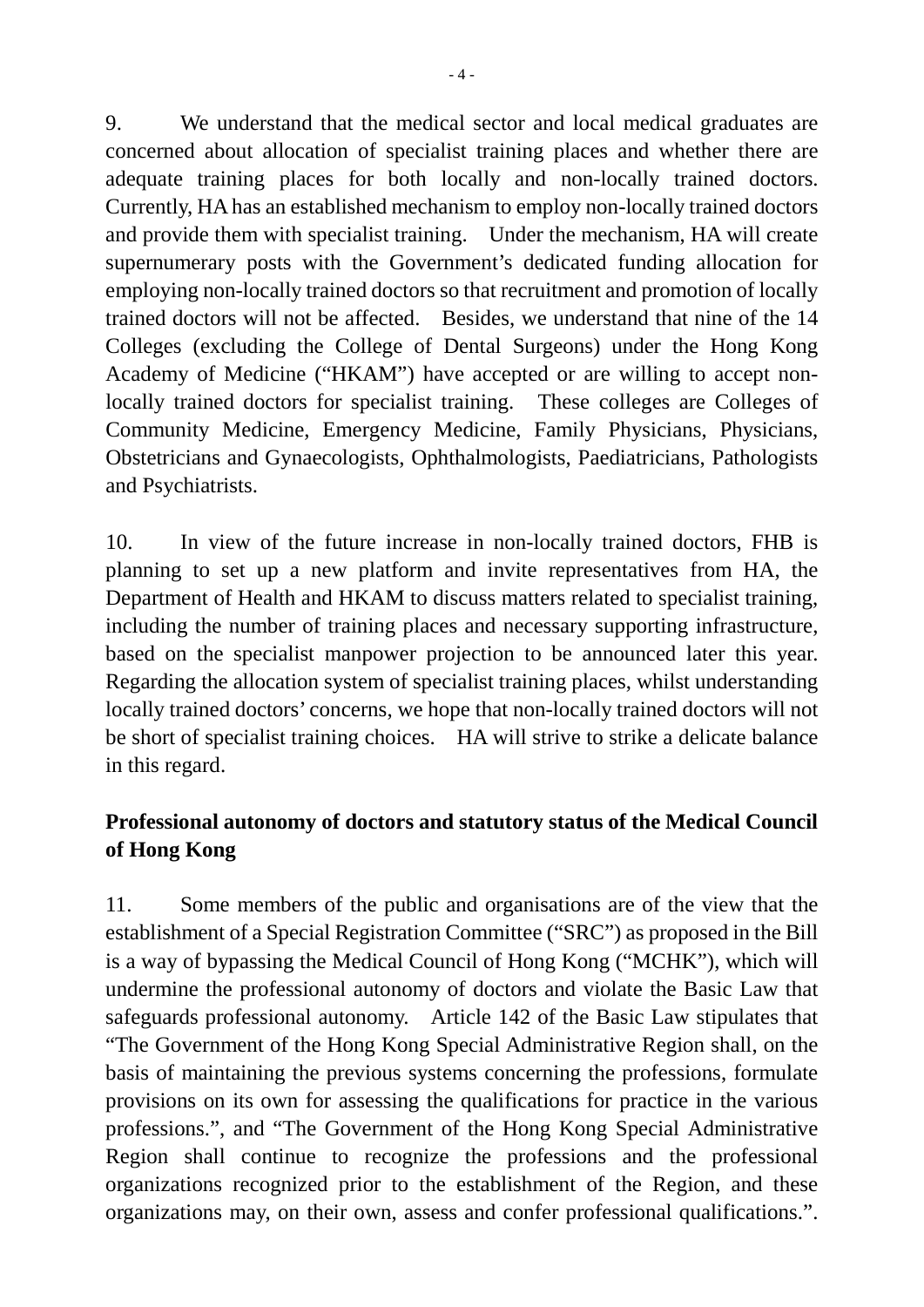Under the Basic Law, the power of the Government to determine the qualifications for practice in the medical profession through the enactment or amendment of laws is not in conflict with the authority of the relevant professional organisation (i.e. MCHK) to assess and confer professional qualifications on their own.

12. The Bill preserves not only MCHK's status as the professional organisation to assess and confer medical qualifications and to regulate the doctors, but also the existing medical registration regime, including such pathways as Licensing Examination and limited registration. The Bill only introduces special registration as a new pathway, thereby expanding the scope of qualified persons who may apply for registration as doctors in Hong Kong. Before being granted full registration under the new pathway, non-locally trained doctors will have to be registered as doctors with special registration in Hong Kong and subject to continuous assessment during the requisite minimum period of service in the specified institutions. Same as other registered doctors, doctors with special registration will be required to register under MCHK, and will be subject to the disciplinary regulation of MCHK and the regulatory control of MRO. Once complaints involving professional misconduct are found substantiated, MCHK has the power to exercise disciplinary actions on the doctor(s) concerned. The Bill will not compromise the statutory status of MCHK nor its statutory function in the registration and disciplinary regulation of doctors in Hong Kong.

13. As regards the proposed establishment of SRC to determine the list of recognised medical qualifications awarded by non-local medical schools, the Government respects the statutory role of MCHK, and considers it appropriate to establish SRC under MCHK to enhance the latter's oversight of SRC's work. Same as other committees under MCHK, SRC will report its progress of work to MCHK from time to time. We do not consider that the establishment of SRC under MCHK will undermine the latter's power.

## **Composition and work of the Special Registration Committee**

14. On the composition of SRC, some opine that there will be lack of monitoring if members are all appointed by the Government without frontline doctors as representatives, while some consider that the Government should appoint lay members (such as representatives from patient organisations). There are worries that the work of SRC may be affected as the Secretary for Food and Health ("SFH") may issue directives to SRC. There are also concerns over the criteria to be adopted by SRC for determining the list of recognised medical qualifications, and some are of the view that SRC may consider the performance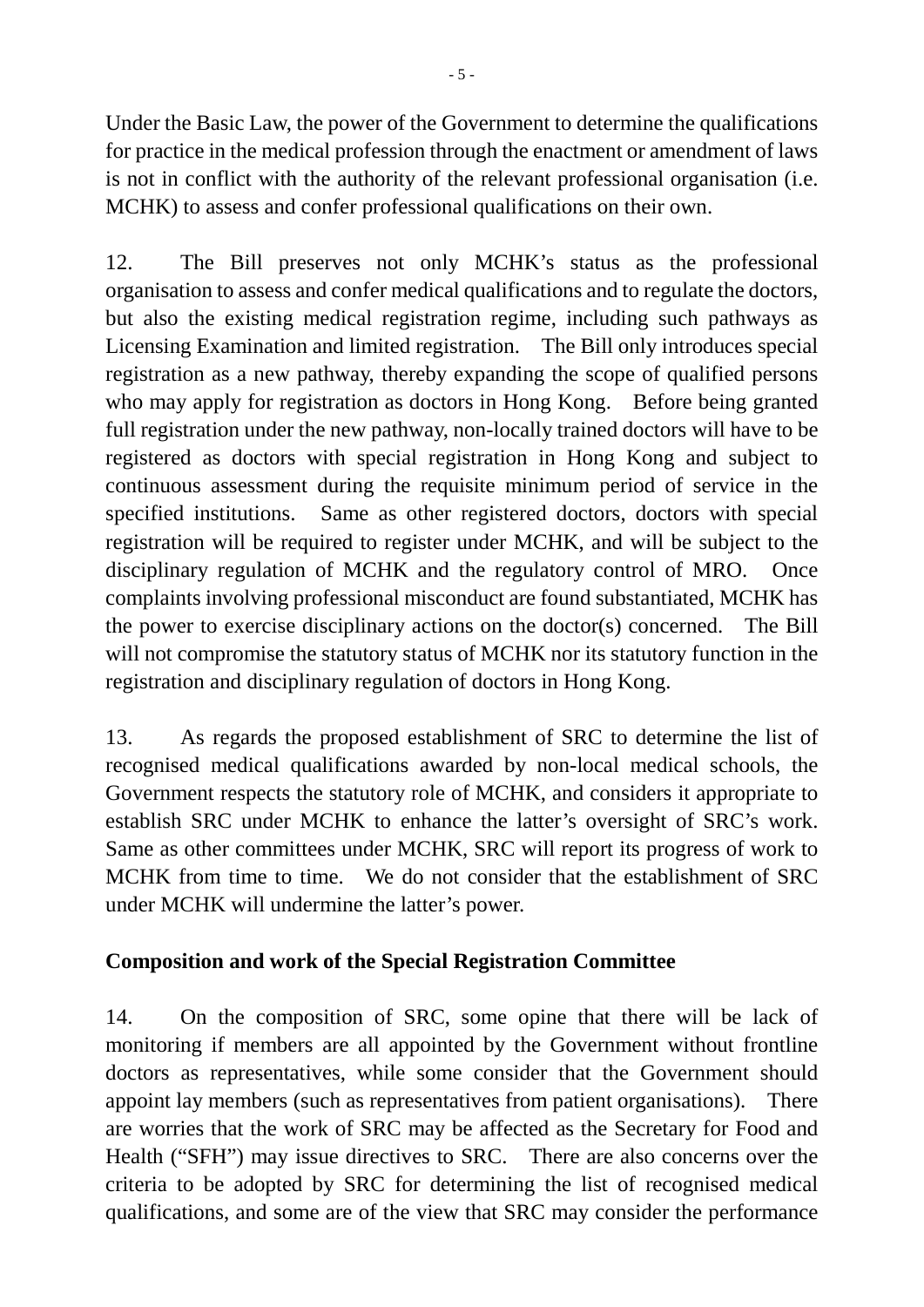of graduates from relevant medical colleges practising in Hong Kong.

15. As SRC will be specifically tasked to examine the programmes of nonlocal medical schools which are comparable to the two medical schools in Hong Kong, we consider that the best option is to establish a dedicated SRC under MCHK, with a more confined number of members with diversified knowledge and expertise, to be responsible for drawing up the list. We suggest that SRC should comprise members from different fields. For instance, the Deans of the two local medical schools may give advice on the comparison between non-local and local medical programmes; the Director of Health and the Chief Executive of HA may give advice from the perspective of employing institutions for doctors with special registration; and the MCHK Chairman and the HKAM President may offer views from the perspective of professional standards. Regarding the remaining four SRC members, three must be members of MCHK, and the Government is inclined to appoint lay members of MCHK who are from other professions or patient organisations so that they may advance their views to SRC from perspectives other than the medical profession.

16. Regarding the proposal that SFH may issue directives to SRC, we must stress that as proposed in the Bill, SRC will be responsible for determining the list of recognised medical qualifications awarded by non-local medical schools, while SFH may only issue directives about SRC's performance of its function when the public interest so requires. For instance, if SRC fails to draw up the list of recognised medical qualifications within a reasonable period of time, SFH may issue a directive to SRC requiring it to complete such work within a specified timeframe. Similar provisions are found in the Hospital Authority Ordinance (Cap. 113) and the Consumer Council Ordinance (Cap. 216).

17. Regarding the factors to be taken into consideration by SRC in determining the list of recognised medical qualifications, we have included "any other aspects" that SRC considers appropriate in addition to the curriculum and the medium of instruction of the programmes leading to the award of the medical qualifications as stipulated in the Bill. Our aim is to provide flexibility for SRC such that aspects which we do not readily envisage could also be taken into account in drawing up the list. The Government does not intend to dictate what other factors SRC should consider.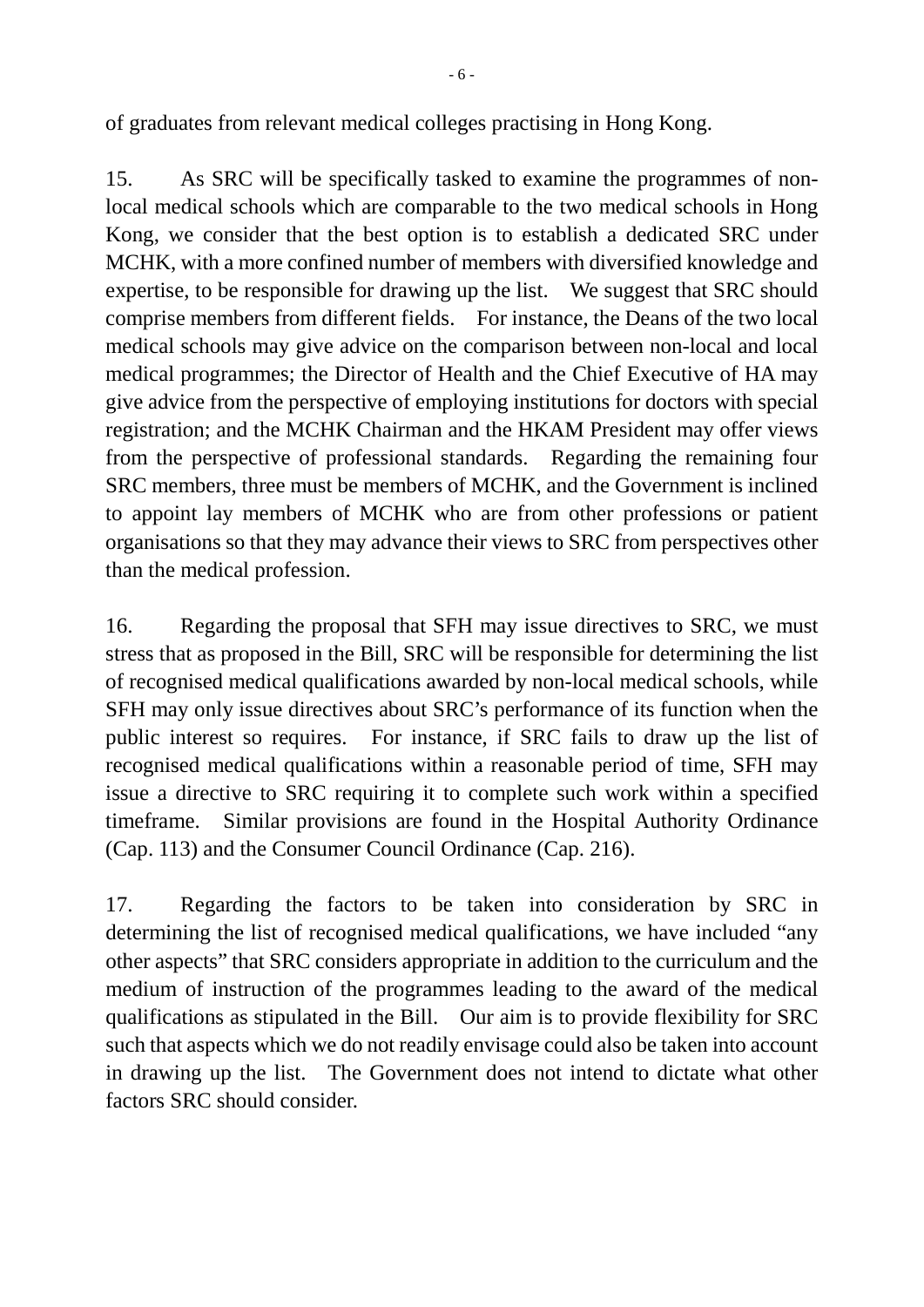## **Quality of doctors**

18. There are public views that a standardised examination system can ensure the quality of doctors. In fact, many countries (such as Singapore and Australia) currently have different mechanisms to attract non-locally trained doctors. Subject to certain criteria being met, non-locally trained doctors will be granted full registration in the respective countries. Passing examinations is not the only way to obtain full registration. We must reiterate that the Bill is not intended to replace the current system of Licensing Examination, but to create a new pathway for qualified non-locally trained doctors to practise in the public healthcare system in Hong Kong, without compromising the quality of doctors.

19. As proposed in the Bill, doctors with special registration are subject to a number of requirements to ensure their quality, including -

- (a) he/she holds a recognised medical qualification awarded by a non-local medical school and possesses medical registration in any place where the non-local medical schools concerned are located;
- (b) for those who already have a specialist qualification, their medical qualifications must be recognised by HKAM as equivalent to a local specialist qualification;
- (c) for those who have yet to obtain a specialist qualification, he/she must complete or continue his/her specialist training in Hong Kong. HKAM and its constituent specialty Colleges will monitor their performance before awarding specialist qualifications; and
- (d) he/she has to work in public healthcare institutions for at least five years after obtaining specialist qualification and must undergo continuous onthe-job assessment to ensure that he/she performs well and is competent to be a doctor.

As compared with the requirements applicable to locally trained doctors, who can obtain full registration after completing the internship, those we propose for nonlocally trained doctors are indeed more stringent.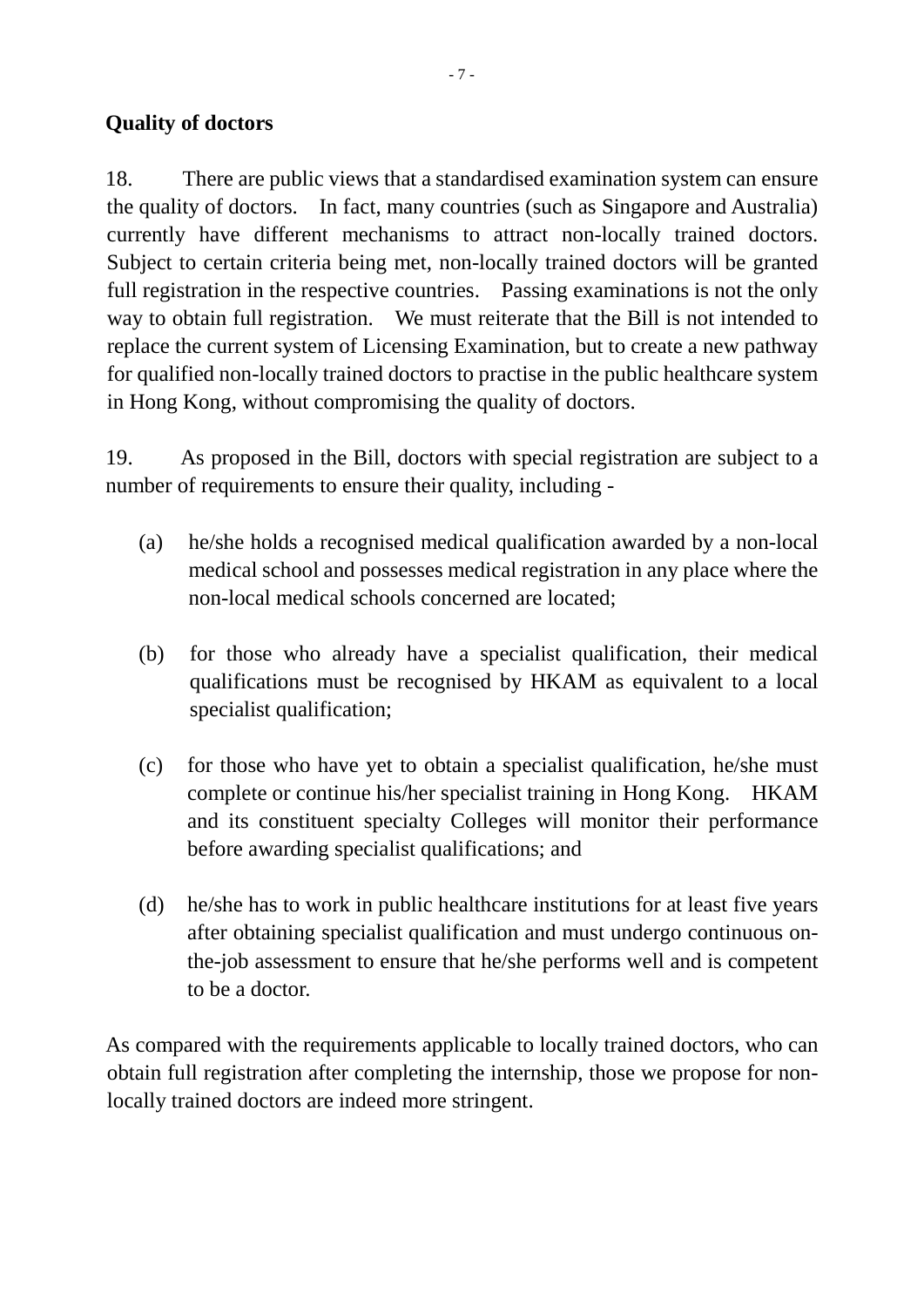### **On-the-job assessment**

20. While there are concerns about the content and criteria of on-the-job assessment for doctors with special registration, some opine that a third party, apart from the employing institutions, should be engaged in the assessment process so as to ensure impartiality, and an appeal mechanism should also be established. We understand that the four public healthcare institutions have established their own assessment systems. Given that the four institutions carry out work of different nature, such as clinical, teaching or research work, it would be difficult to require them to adopt a standardised assessment system. Nonetheless, to better assess the performance of doctors with special registration in an objective manner, we plan to discuss with the four institutions the inclusion of some common core competencies for doctors, such as application of medical knowledge, patientcentred care, clinical judgment, integrity and teamwork, in their existing assessment systems. To ensure that doctors with special registration serve competently and satisfactorily, we also plan to require the four institutions to assess their performance on a regular basis and offer timely advice to them. For those who have failed to serve satisfactorily or competently, the four institutions will not renew their employment contracts, as a result of which they will not be eligible for full registration.

## **Public consultation**

21. There are viewsthat the Government should conduct in-depth consultation with the medical sector and the public instead of introducing the Bill into the Legislative Council ("LegCo") in haste, while others opine that the Government should explain more to the public. In fact, since the Chief Executive's announcement at the LegCo Question and Answer Session on 4 February 2021 that the Government would introduce the Bill into LegCo in the current legislative session, FHB staged more than 30 consultation sessions, and met with representatives from about 70 organisations / bodies to listen to their views on the Bill, including MCHK, HKAM, the Hong Kong Medical Association, the two local medical schools (including medical students), frontline doctors unions, private hospitals, patient organisations, the education sector and parents groups.

22. On the other hand, various Hong Kong Economic and Trade Offices ("ETOs") have brought the Bill to the attention of Hong Kong people overseas through various means, and encouraged non-locally trained Hong Kong doctors who intend to come back and serve the local community to return and practise in Hong Kong through the new pathway. We note that some Hong Kong doctors'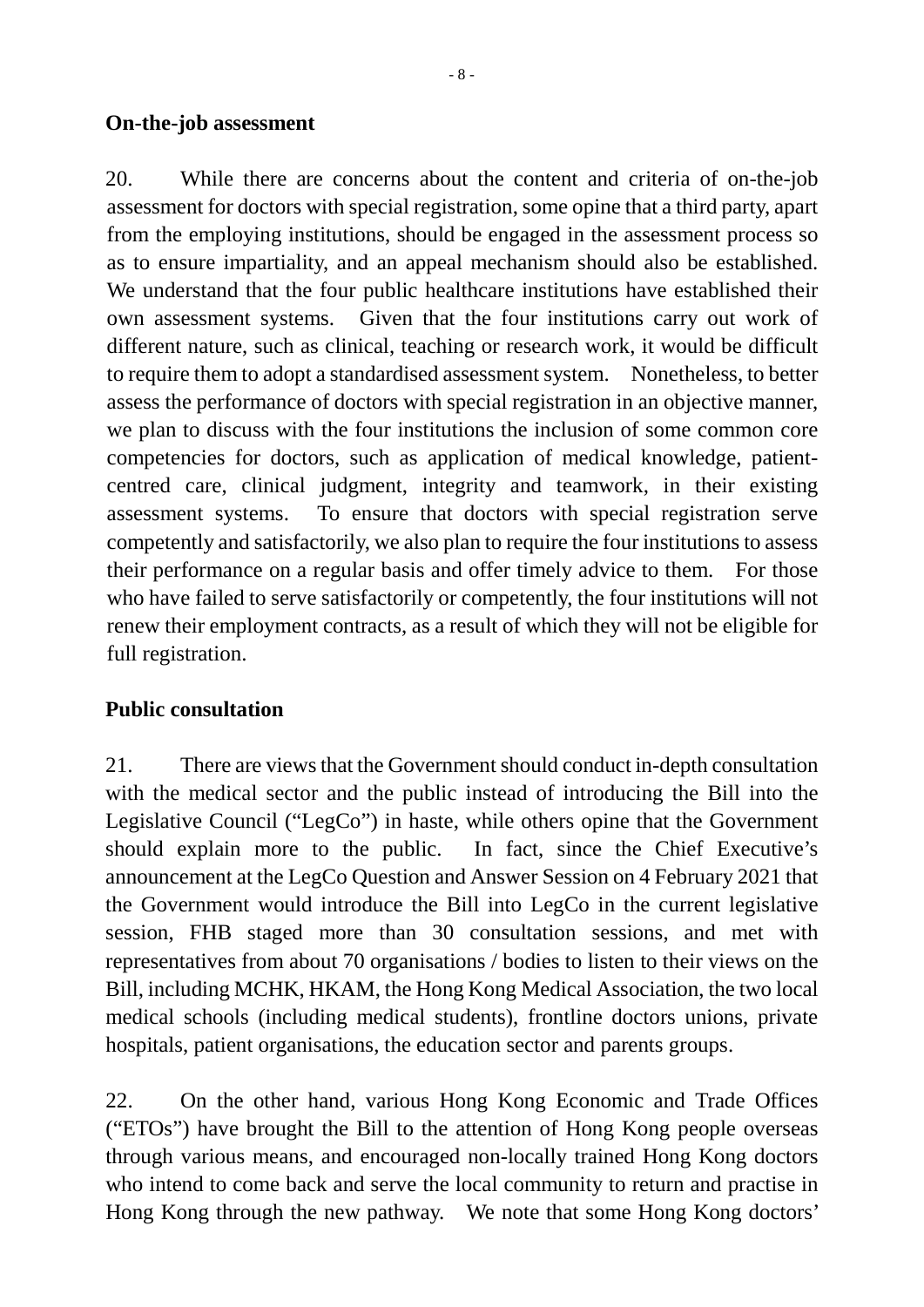organisations and overseas student groups welcome the Bill. They opine that it will help attract overseas Hong Kong doctors to return to Hong Kong. Some nonlocally trained Hong Kong doctors have expressed their intention to return and practise in Hong Kong through the new pathway. After the passage of the Bill by LegCo, we will continue to liaise with overseas Hong Kong doctors through ETOs, and encourage them to return and practise in Hong Kong.

# **Other proposals**

# *Service period*

23. Members of the public have diverse views on the service period of doctors with special registration in the public healthcare institutions after obtaining specialist qualifications. We propose in the Bill that doctors with special registration have to work in the public healthcare institutions for at least five years after obtaining specialist qualifications. For doctors who have yet to obtain specialist qualifications, they will have to complete specialist training in Hong Kong and then work in the public healthcare institutions for at least five years. Hence, their actual service period may exceed ten years. We are of the view that the service period currently proposed in the Bill has already struck an appropriate balance between maintaining the attractiveness of special registration and ensuring the quality of doctors with special registration.

# *Regular review of the effectiveness of the special registration regime*

24. There are views that the Government should review the effectiveness of the special registration regime on a regular basis so as to make appropriate adjustments. The Bill aims to attract more qualified non-locally trained doctors to provide healthcare services for the public, without compromising the quality of doctors. After the implementation of the special registration regime, the Government will keep in view closely the effectiveness of the new initiative and enhance the regime in a timely manner.

## *Other healthcare-related matters*

25. There are views that the public healthcare system in Hong Kong is facing many challenges and increasing the supply of doctors may not be able to address all the problems. They think that the Government should consider how to retain HA staff, enhance primary healthcare and make good use of the private market so as to improve public healthcare services. While the Government fully